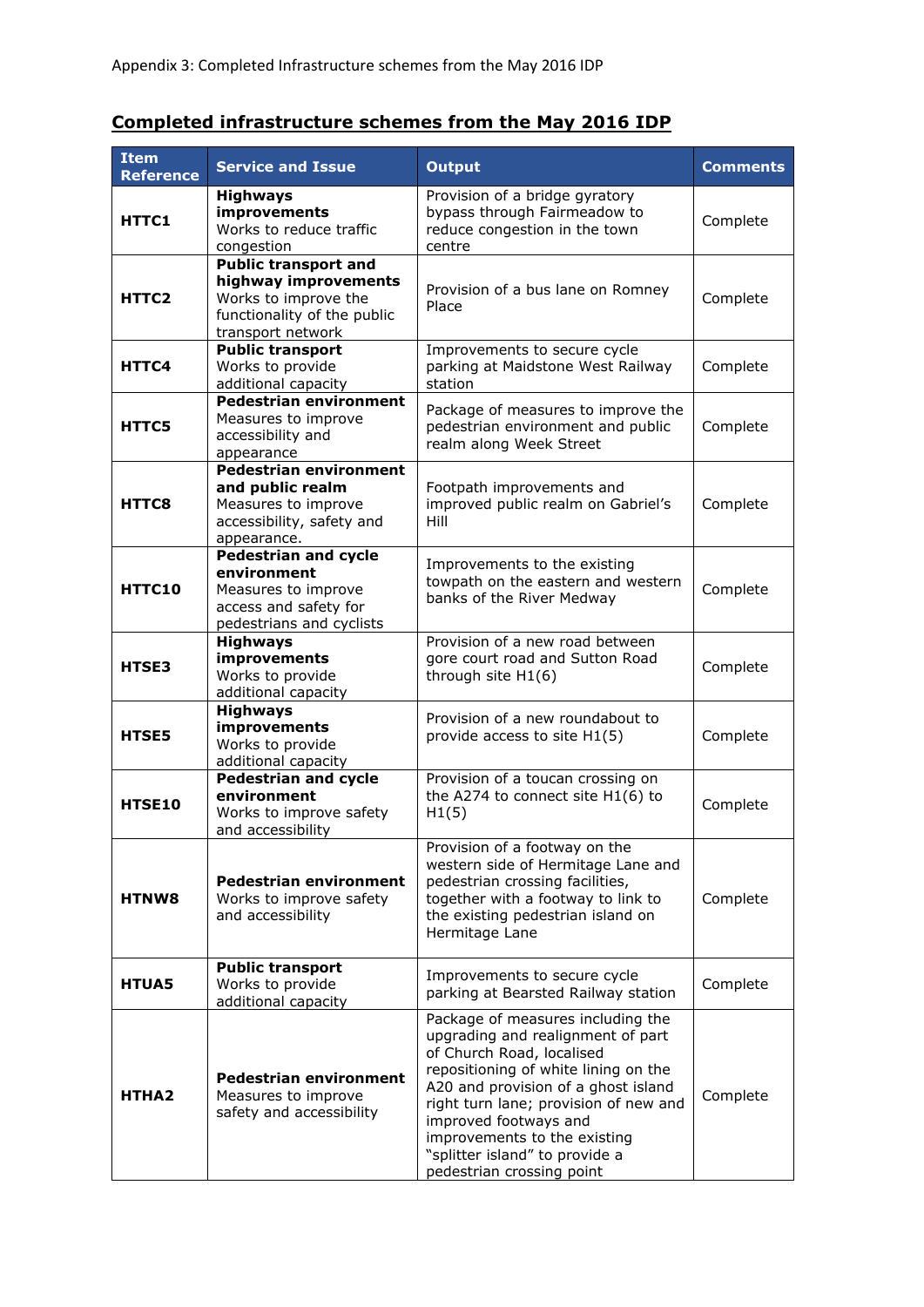| <b>Item</b><br><b>Reference</b> | <b>Service and Issue</b>                                                                                                   | <b>Output</b>                                                                                                                                                                                                                                                                           | <b>Comments</b>  |
|---------------------------------|----------------------------------------------------------------------------------------------------------------------------|-----------------------------------------------------------------------------------------------------------------------------------------------------------------------------------------------------------------------------------------------------------------------------------------|------------------|
|                                 |                                                                                                                            |                                                                                                                                                                                                                                                                                         |                  |
| HTHE1                           | <b>Highway improvements</b><br>and pedestrian<br>environment<br>Works to improve safety<br>and accessibility               | Package of measures at Grigg Lane<br>and Oak Lane, Headcorn, including<br>the provision of footways on Oak<br>Lane, footway works on Grigg Lane<br>and improvements at the junction of<br>Oak Lane / Wheeler Street (A274)                                                              | Complete         |
| HTHE4                           | <b>Highway improvements</b><br>and pedestrian<br>environment<br>Works to improve safety                                    | Package of measures on Lenham<br>Road, Headcorn including extension<br>of the 30 mph limit, construction of<br>appropriate visibility sightlines and<br>new dropped kerb crossings                                                                                                      | Complete         |
| <b>HTHE6</b>                    | <b>Public transport</b><br>Works to provide<br>additional capacity                                                         | Improvements to secure cycle<br>parking at Headcorn Railway station                                                                                                                                                                                                                     | Complete         |
| HTL1                            | <b>Highway improvements</b><br>and pedestrian<br>environment<br>Works to improve safety<br>and accessibility               | Extension of the 30mph limit on the<br>Old Ashford Road to site H1 (42)<br>and extension of the footway on the<br>northern side of the road                                                                                                                                             | Complete         |
| HTM <sub>2</sub>                | <b>Pedestrian environment</b><br>and public transport<br>Measures to improve<br>functionality, safety and<br>accessibility | Package of measures including the<br>upgrading of the zebra crossing on<br>Goudhurst Road to a pelican<br>crossing, the provision of a<br>pedestrian crossing on Church<br>Green, traffic calming measures and<br>improvements to bus infrastructure                                    | Part<br>complete |
| HTM3                            | <b>Pedestrian environment</b><br>Measures to improve<br>safety and accessibility                                           | Footpath widening and traffic<br>calming on Howland Road, Marden                                                                                                                                                                                                                        | Part<br>complete |
| HTR1                            | <b>Public transport</b><br>Works to provide<br>additional capacity                                                         | Improvements to secure cycle<br>parking and installation of CCTV at<br>Hollingbourne Railway station                                                                                                                                                                                    | Complete         |
| EDM3                            | <b>Secondary education</b><br>Measures to provide<br>additional capacity                                                   | 1FE expansion of The Maidstone<br>Grammar School, Maidstone                                                                                                                                                                                                                             | Complete         |
| EDM5                            | <b>Primary education</b><br>Measures to provide<br>additional capacity                                                     | Provision of a new 2FE primary<br>school on site H1 (5) Langley Park,<br>Maidstone                                                                                                                                                                                                      | Complete         |
| EDM8                            | <b>Primary education</b><br>Measures to provide<br>additional capacity                                                     | 1FE expansion of South Borough<br>Primary School, Maidstone                                                                                                                                                                                                                             | Complete         |
| EDR4                            | <b>Primary education</b><br>Measures to provide<br>additional capacity                                                     | 1FE expansion of Headcorn Primary<br>School                                                                                                                                                                                                                                             | Complete         |
| GB <sub>2</sub>                 | <b>Blue infrastructure</b><br>improvements<br>Works to improve fish<br>passages                                            | East Farleigh fish pass - This<br>structure is 1 of 2 remaining<br>obstructions to fish migration on the<br>main stem of the river Medway.<br>East Farleigh lock is a complete<br>barrier to fish movement. 10.5 km<br>of main river will be connected. East<br>Farleigh - TQ 7353 5356 | Complete         |
| GB3                             | <b>Blue infrastructure</b><br>improvements<br>Works to improve fish<br>passages and river habitat                          | 3 weir project -<br>Gatehouse Farm (TQ7310746083),<br>New Lodge Farm (TQ7287046873)<br>and Dairy House Farm<br>(TQ7248047065) weirs are located                                                                                                                                         | Complete         |